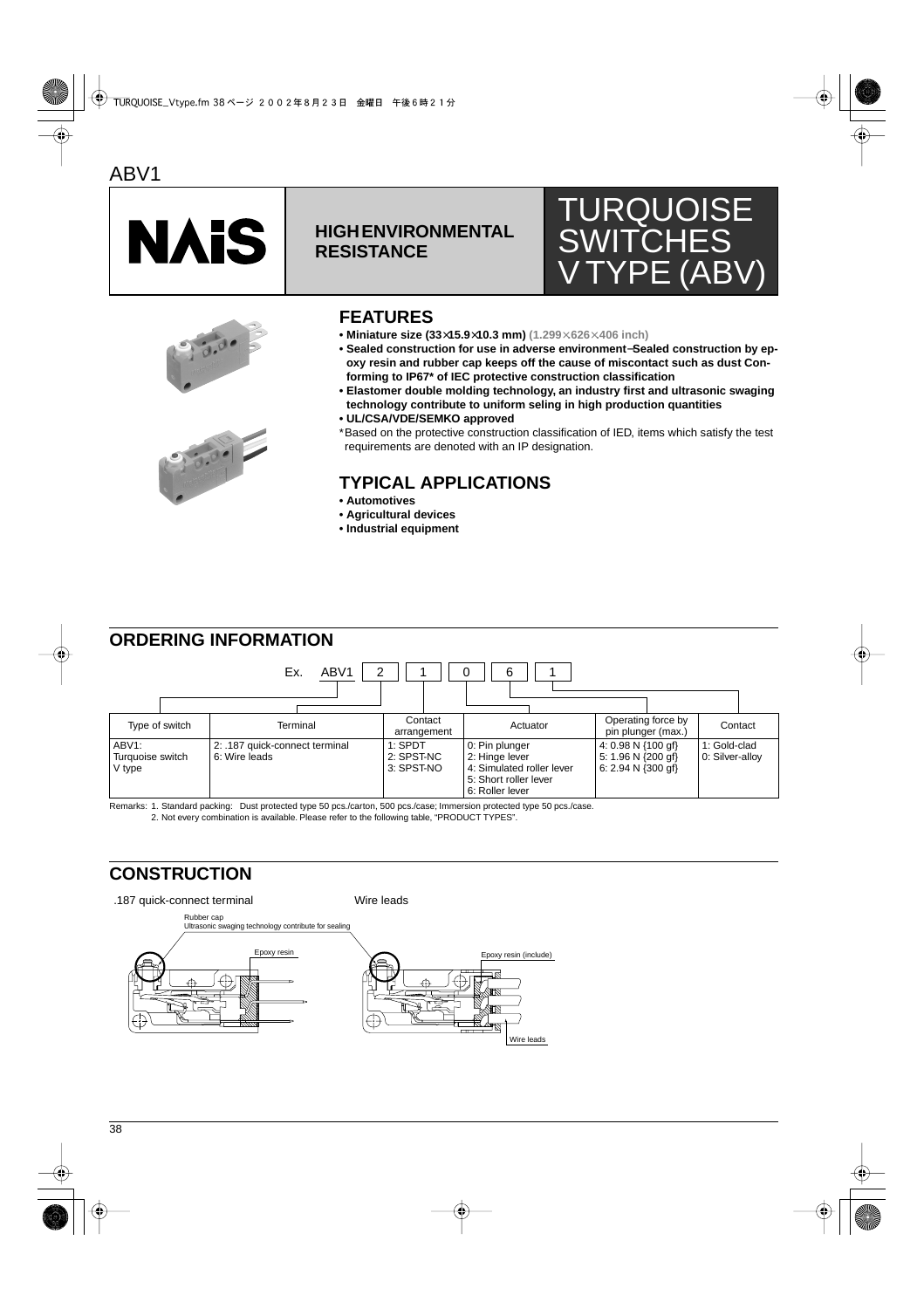# **PRODUCT TYPES**

**Silver-alloy**

| Contact      | Actuator               | Contact<br>Arrangement | Operating force, Max. | 187 Quick-connect terminal | <b>Wire Leads</b> |
|--------------|------------------------|------------------------|-----------------------|----------------------------|-------------------|
|              |                        |                        | 0.98 N {100 gf}       | ABV121040                  | ABV161040         |
|              |                        | <b>SPDT</b>            | 1.96 N {200 gf}       | ABV121050                  | ABV161050         |
|              |                        |                        | 2.94 N {300 gf}       | ABV121060                  | ABV161060         |
|              |                        |                        | 0.98 N {100 gf}       | ABV122040                  | ABV162040         |
|              | Pin plunger            | SPST-NC                | 1.96 N {200 gf}       | ABV122050                  | ABV162050         |
|              |                        |                        | 2.94 N {300 gf}       | ABV122060                  | ABV162060         |
|              |                        |                        | 0.98 N {100 gf}       | ABV123040                  | ABV163040         |
|              |                        | SPST-NO                | 1.96 N {200 gf}       | ABV123050                  | ABV163050         |
|              |                        |                        | 2.94 N {300 gf}       | ABV123060                  | ABV163060         |
|              |                        |                        | $0.59 N \{60 gf\}$    | ABV121240                  | ABV161240         |
|              |                        | SPDT                   | 1.18 N {120 gf}       | ABV121250                  | ABV161250         |
|              |                        |                        | 1.77 N {180 gf}       | ABV121260                  | ABV161260         |
|              |                        |                        | $0.59 N \{60 gf\}$    | ABV122240                  | ABV162240         |
|              | Hinge lever            | SPST-NC                | 1.18 N {120 gf}       | ABV122250                  | ABV162250         |
|              |                        |                        | 1.77 N {180 gf}       | ABV122260                  | ABV162260         |
|              |                        |                        | $0.59 N \{60 gf\}$    | ABV123240                  | ABV163240         |
|              |                        | SPST-NO                | 1.18 N {120 gf}       | ABV123250                  | ABV163250         |
|              |                        |                        | 1.77 N {180 gf}       | ABV123260                  | ABV163260         |
|              |                        |                        | $0.59 N \{60 gf\}$    | ABV121440                  | ABV161440         |
|              | Simulated roller lever | <b>SPDT</b>            | 1.18 N {120 gf}       | ABV121450                  | ABV161450         |
|              |                        |                        | 1.77 N {180 gf}       | ABV121460                  | ABV161460         |
|              |                        |                        | 0.59 N {60 gf}        | ABV122440                  | ABV162440         |
| Silver-alloy |                        | SPST-NC                | 1.18 N {120 gf}       | ABV122450                  | ABV162450         |
|              |                        |                        | 1.77 N {180 gf}       | ABV122460                  | ABV162460         |
|              |                        |                        | $0.59 N \{60 gf\}$    | ABV123440                  | ABV163440         |
|              |                        | SPST-NO                | 1.18 N {120 gf}       | ABV123450                  | ABV163450         |
|              |                        |                        | 1.77 N {180 gf}       | ABV123460                  | ABV163460         |
|              | Short roller lever     | <b>SPDT</b>            | 1.08 N {110 gf}       | ABV121540                  | ABV161540         |
|              |                        |                        | 2.16 N {220 gf}       | ABV121550                  | ABV161550         |
|              |                        |                        | 3.14 N {320 gf}       | ABV121560                  | ABV161560         |
|              |                        | SPST-NC                | 1.08 N {110 gf}       | ABV122540                  | ABV162540         |
|              |                        |                        | 2.16 N {220 gf}       | ABV122550                  | ABV162550         |
|              |                        |                        | 3.14 N {320 gf}       | ABV122560                  | ABV162560         |
|              |                        | SPST-NO                | 1.08 N {110 gf}       | ABV123540                  | ABV163540         |
|              |                        |                        | 2.16 N {220 gf}       | ABV123550                  | ABV163550         |
|              |                        |                        | 3.14 N {320 gf}       | ABV123560                  | ABV163560         |
|              | Roller lever           | <b>SPDT</b>            | 0.59 N {60 gf}        | ABV121640                  | ABV161640         |
|              |                        |                        | 1.18 N {120 gf}       | ABV121650                  | ABV161650         |
|              |                        |                        | 1.77 N {180 gf}       | ABV121660                  | ABV161660         |
|              |                        |                        | $0.59 N \{60 gf\}$    | ABV122640                  | ABV162640         |
|              |                        | SPST-NC                | 1.18 N {120 gf}       | ABV122650                  | ABV162650         |
|              |                        |                        | 1.77 N {180 gf}       | ABV122660                  | ABV162660         |
|              |                        | SPST-NO                | 0.59 N {60 gf}        | ABV123640                  | ABV163640         |
|              |                        |                        | 1.18 N {120 gf}       | ABV123650                  | ABV163650         |
|              |                        |                        | 1.77 N {180 gf}       | ABV136660                  | ABV163660         |

Remarks: When ordering UL/CSA approved types, please attach suffix "9" to the part number.

When ordering VDE/SEMKO approved types, please attach suffix "8" to the part number.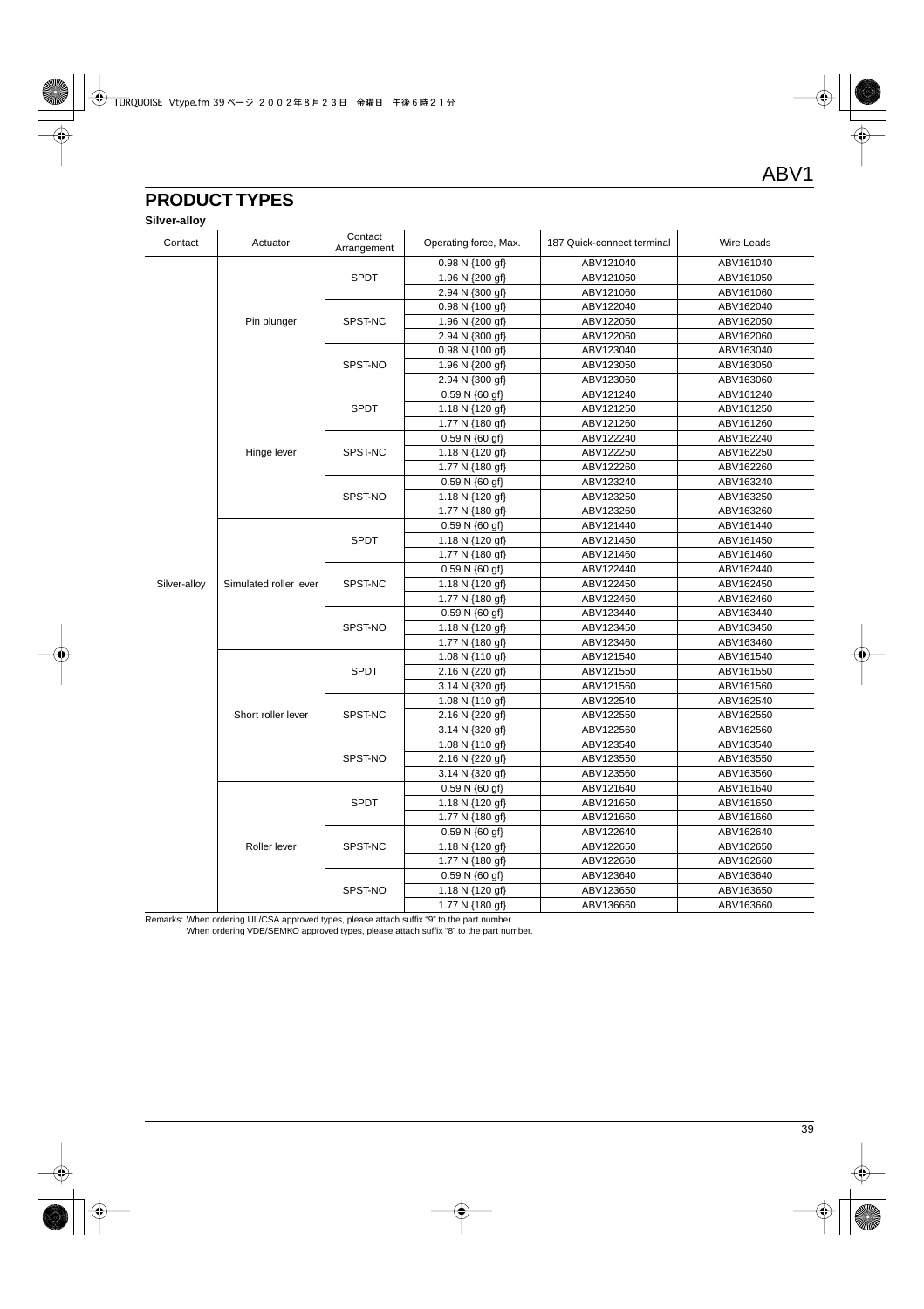# ABV1

### **Gold-clad**

| oolu-cidu |                        |                        |                             |                            |                   |
|-----------|------------------------|------------------------|-----------------------------|----------------------------|-------------------|
| Contact   | Actuator               | Contact<br>Arrangement | Operating force, Max.       | 187 Quick-connect terminal | <b>Wire Leads</b> |
|           |                        |                        | 0.98 N {100 gf}             | ABV121041                  | ABV161041         |
|           |                        | <b>SPDT</b>            | 1.96 N {200 gf}             | ABV121051                  | ABV161051         |
|           |                        |                        | 2.94 N {300 gf}             | ABV121061                  | ABV161061         |
|           |                        |                        | 0.98 N {100 gf}             | ABV122041                  | ABV162041         |
|           | Pin plunger            | SPST-NC                | 1.96 N {200 gf}             | ABV122051                  | ABV162051         |
|           |                        |                        | 2.94 N {300 gf}             | ABV122061                  | ABV162061         |
|           |                        | SPST-NO                | 0.98 N {100 gf}             | ABV123041                  | ABV163041         |
|           |                        |                        | 1.96 N {200 gf}             | ABV123051                  | ABV163051         |
|           |                        |                        | 2.94 N {300 gf}             | ABV123061                  | ABV163061         |
|           |                        |                        | 0.59 N {60 gf}              | ABV121241                  | ABV161241         |
|           |                        | <b>SPDT</b>            | 1.18 N {120 gf}             | ABV121251                  | ABV161251         |
|           |                        |                        | 1.77 N {180 gf}             | ABV121261                  | ABV161261         |
|           |                        |                        | $0.59 N \{60 gf\}$          | ABV122241                  | ABV162241         |
|           | Hinge lever            | SPST-NC                | 1.18 N {120 gf}             | ABV122251                  | ABV162251         |
|           |                        |                        | 1.77 N {180 gf}             | ABV122261                  | ABV162261         |
|           |                        |                        | 0.59 N {60 gf}              | ABV123241                  | ABV163241         |
|           |                        | SPST-NO                | 1.18 N {120 gf}             | ABV123251                  | ABV163251         |
|           |                        |                        | 1.77 N {180 gf}             | ABV123261                  | ABV163261         |
|           |                        |                        | 0.59 N {60 gf}              | ABV121441                  | ABV161441         |
|           | Simulated roller lever | <b>SPDT</b>            | 1.18 N {120 gf}             | ABV121451                  | ABV161451         |
|           |                        |                        | 1.77 N {180 gf}             | ABV121461                  | ABV161461         |
|           |                        | SPST-NC                | 0.59 N {60 gf}              | ABV122441                  | ABV162441         |
| Gold-clad |                        |                        | 1.18 N {120 gf}             | ABV122451                  | ABV162451         |
|           |                        |                        | 1.77 N {180 gf}             | ABV122461                  | ABV162461         |
|           |                        | SPST-NO                | 0.59 N {60 gf}              | ABV123441                  | ABV163441         |
|           |                        |                        | 1.18 N {120 gf}             | ABV123451                  | ABV163451         |
|           |                        |                        | 1.77 N {180 gf}             | ABV123461                  | ABV163461         |
|           |                        | <b>SPDT</b>            | 1.08 N {110 gf}             | ABV121541                  | ABV161541         |
|           |                        |                        | 2.16 N {220 gf}             | ABV121551                  | ABV161551         |
|           |                        |                        | 3.14 N {320 gf}             | ABV121561                  | ABV161561         |
|           |                        | SPST-NC                | 1.08 N {110 gf}             | ABV122541                  | ABV162541         |
|           | Short roller lever     |                        | 2.16 N {220 gf}             | ABV122551                  | ABV162551         |
|           |                        |                        | 3.14 N {320 gf}             | ABV122561                  | ABV162561         |
|           |                        |                        | 1.08 N {110 gf}             | ABV123541                  | ABV163541         |
|           |                        | SPST-NO                | 2.16 N {220 gf}             | ABV123551                  | ABV163551         |
|           |                        |                        | 3.14 N {320 gf}             | ABV123561                  | ABV163561         |
|           | Roller lever           |                        | 0.59 N {60 gf}              | ABV121641                  | ABV161641         |
|           |                        | <b>SPDT</b>            | 1.18 N {120 gf}             | ABV121651                  | ABV161651         |
|           |                        |                        | 1.77 N {180 gf}             | ABV121661                  | ABV161661         |
|           |                        |                        | 0.59 N {60 gf}              | ABV122641                  | ABV162641         |
|           |                        | SPST-NC                | 1.18 N $\{120 \text{ gf}\}$ | ABV122651                  | ABV162651         |
|           |                        |                        | 1.77 N {180 gf}             | ABV122661                  | ABV162661         |
|           |                        | SPST-NO                | $0.59 N \{60 gf\}$          | ABV123641                  | ABV163641         |
|           |                        |                        | 1.18 N {120 gf}             | ABV123651                  | ABV163651         |
|           |                        |                        | 1.77 N {180 gf}             | ABV136661                  | ABV163661         |

Remarks: When ordering UL/CSA approved types, please attach suffix "9" to the part number.

When ordering VDE/SEMKO approved types, please attach suffix "8" to the part number.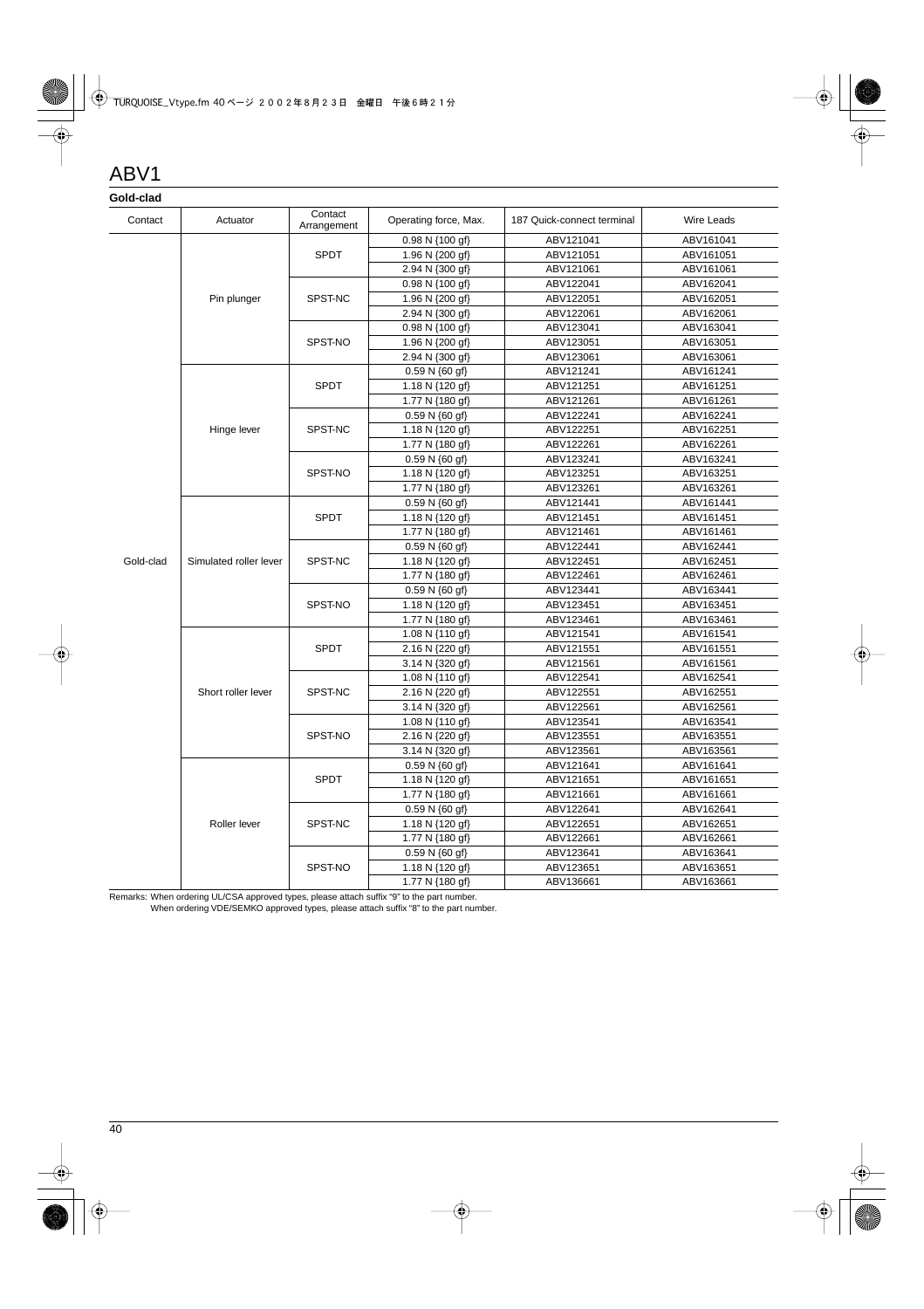# **SPECIFICATIONS**

|  | 1. Contact rating |  |
|--|-------------------|--|
|--|-------------------|--|

| Tvpe              | Standard rating                                                                          | Low-level rating                            |  |  |  |  |  |
|-------------------|------------------------------------------------------------------------------------------|---------------------------------------------|--|--|--|--|--|
| Gold-clad contact | 3 A 250 V AC (O.F. 1.96 N {200gf}, 2.94 N {300gf})<br>1 A 250 V AC (O.F. 0.98 N {100qf}) | 5 mA 6 V DC<br>2 mA 12 V DC<br>1 mA 24 V DC |  |  |  |  |  |
| Silver-alloy      | 5 A 250 V AC (O.F. 1.96 N {200gf}, 2.94 N {300gf})<br>3 A 250 V AC (O.F. 0.98 N {100qf}) |                                             |  |  |  |  |  |

#### **2. Characteristics**

| Mechanical life (O.T.: Specified value)                                                                                                            |                                          | Min. $5x10^6$ (at 60 cpm)                                                                                                                     |  |  |  |
|----------------------------------------------------------------------------------------------------------------------------------------------------|------------------------------------------|-----------------------------------------------------------------------------------------------------------------------------------------------|--|--|--|
| Electrical life                                                                                                                                    | Nominal rating (O.T.: Max.)              | Min. 10 <sup>5</sup> (at 20 cpm)                                                                                                              |  |  |  |
|                                                                                                                                                    | Low-level rating (O.T.: Specified value) | Min. $106$ (at 20 cpm)                                                                                                                        |  |  |  |
| Insulation resistance                                                                                                                              |                                          | Min. 100 M $\Omega$ (at 500 V DC insulation resistance meter)                                                                                 |  |  |  |
| Dielectric strength<br>Between non-continuous terminals<br>Between each terminal and other exposed metal parts<br>Between each terminal and ground |                                          | 1.000 Vrms<br>2,000 Vrms<br>2,000 Vrms                                                                                                        |  |  |  |
| Vibration resistance                                                                                                                               |                                          | 10 to 55 Hz at single amplitude of 0.75 mm (Contact opening: max. 1 msec.)                                                                    |  |  |  |
| Shock resistance                                                                                                                                   |                                          | Min. 294 m/s <sup>2</sup> {30 G} (Contact opening: Max. 1 msec.)                                                                              |  |  |  |
|                                                                                                                                                    | Silver alloy contact type                | Dust protected type (IP50): Max. 50 m $\Omega$<br>Immersion protected type (IP67): Max. 100 m $\Omega$<br>(By voltage drop 1 A 6 to 8 V DC)   |  |  |  |
| Contact resistance                                                                                                                                 | Gold-clad contact type                   | Dust protected type (IP50): Max. 50 m $\Omega$<br>Immersion protected type (IP67): Max. 100 m $\Omega$<br>(By voltage drop 0.1 A 6 to 8 V DC) |  |  |  |
| Allowable operating speed (at no load)                                                                                                             |                                          | 1 to 500 mm/sec.                                                                                                                              |  |  |  |
| Ambient temperature (at no load)                                                                                                                   |                                          | $-40^{\circ}$ C to $+85^{\circ}$ C $-40^{\circ}$ F to $+185^{\circ}$ F                                                                        |  |  |  |
| Unit weight                                                                                                                                        |                                          | Approx. 7 g. 247 oz (IP50 type)                                                                                                               |  |  |  |
|                                                                                                                                                    |                                          |                                                                                                                                               |  |  |  |

### **3. Operating characteristics**

| Type of actuator       | Operating force, Max. |           | Release force, Min. |          | Pretravel,<br>Max. mm inch | Movement<br>differential.<br>Max. mm inch | Overtravel.<br>Min. mm inch | Operating<br>position,<br>mm inch |      |                 |
|------------------------|-----------------------|-----------|---------------------|----------|----------------------------|-------------------------------------------|-----------------------------|-----------------------------------|------|-----------------|
| Pin plunger            | 2.94N                 | .96N      | 0.98N               | 0.59N    | 0.39N                      | 0.25N                                     | 1.6                         | 0.4                               | 0.8  | $14.7 \pm 0.6$  |
|                        | ${300gf}$             | ${200gf}$ | {100qf}             | ${60gf}$ | ${40af}$                   | ${25gf}$                                  | .063                        | .016                              | .031 | $.579 \pm .024$ |
| Hinge lever            | 1.77N                 | 1.18N     | 0.59N               | 0.20N    | 0.13N                      | 0.098N                                    | 3.2                         | 1.2                               | 1.2  | $15.3 \pm 1.2$  |
|                        | ${180gf}$             | {120gf}   | ${60gf}$            | ${20gf}$ | ${13gf}$                   | ${10gf}$                                  | .126                        | .047                              | .047 | $.602 \pm .047$ |
| Simulated roller lever | 1.77N                 | 1.18N     | 0.59N               | 0.20N    | 0.13N                      | 0.098N                                    | 3.2                         | 1.2                               | 1.2  | $18.5 \pm 1.2$  |
|                        | ${180gf}$             | {120gf}   | ${60gf}$            | ${20gf}$ | ${13gf}$                   | ${10gf}$                                  | .126                        | .047                              | .047 | $.728 \pm .047$ |
| Short roller lever     | 3.14N                 | 2.16N     | 1.08N               | 0.59N    | 0.39N                      | 0.20N                                     | 1.6                         | 0.5                               | 0.8  | $20.7 + 0.8$    |
|                        | ${320gf}$             | {220gf}   | {110gf}             | ${60gf}$ | ${40gf}$                   | ${20gf}$                                  | .063                        | .020                              | .031 | $.815 \pm .031$ |
| Roller lever           | 1.77N                 | 1.18N     | 0.59N               | 0.20N    | 0.13N                      | 0.098N                                    | 3.2                         | 1.2                               | 1.2  | $20.7 + 1.2$    |
|                        | ${180gf}$             | ${120gf}$ | ${60gf}$            | ${20gf}$ | ${13gf}$                   | ${10gf}$                                  | .126                        | .047                              | .047 | $.815 \pm .047$ |

( ): Low force type

# **DIMENSIONS**

**1. Dust protected type** 1-(1) .187 quick-connect terminal Pin plunger



| Pretravel,<br>Max mm inch              | 1.6.063                     |
|----------------------------------------|-----------------------------|
| Movement differential,<br>Max. mm inch | 0.4.016                     |
| Overtravel.<br>Min. mm inch            | 0.8.031                     |
| Operating position,<br>mm inch         | $14.7 + 0.6$<br>$579 + 024$ |

mm inch General tolerance: ±0.4 ± .016